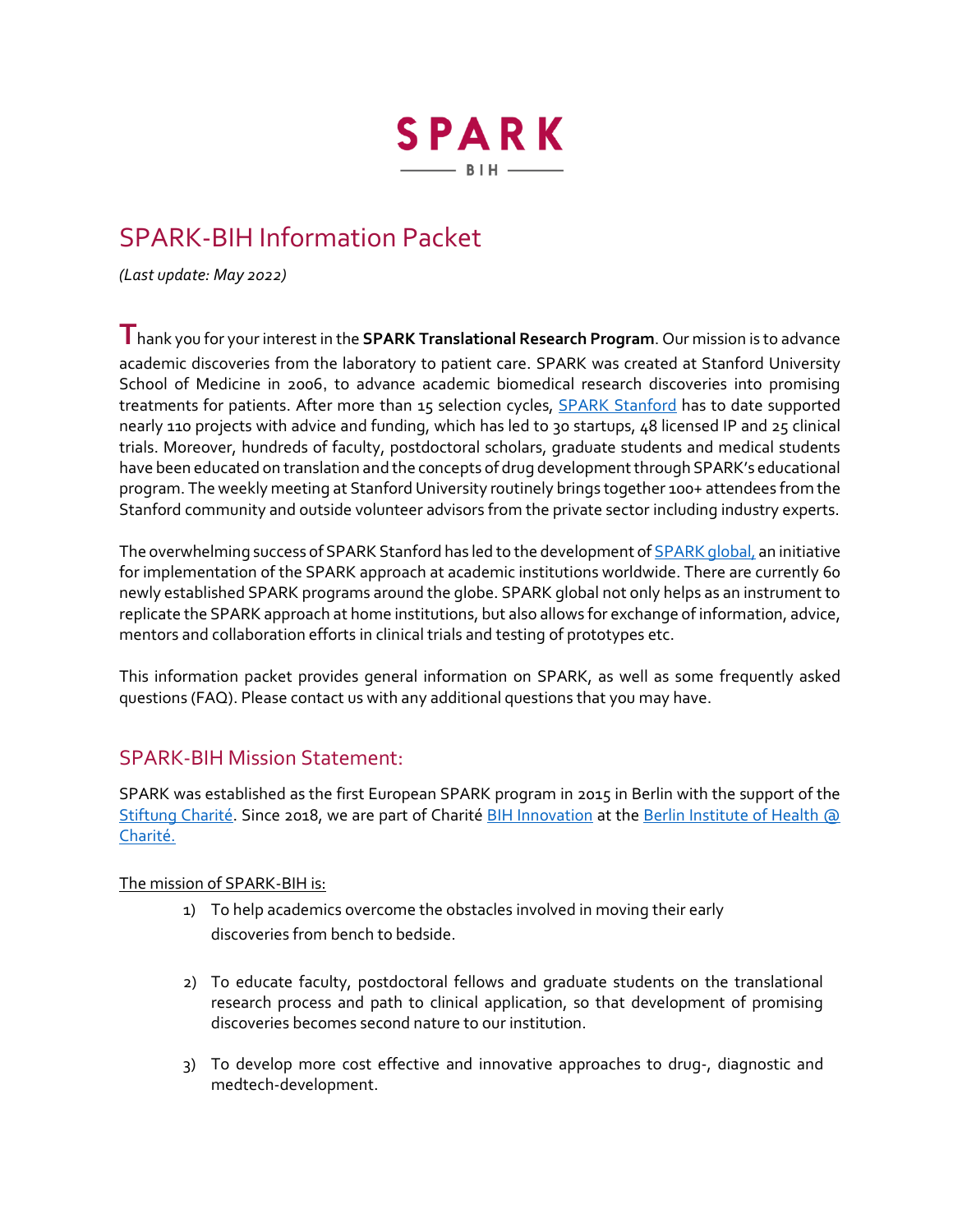## What SPARK Provides:

Access to specialized knowledge

SPARK's greatest asset is our dedicated group of volunteer advisors. The experience of our industry experts spans the range of drug, device and diagnostics development: high throughput screening, medicinal chemistry, project management, manufacturing, clinical experience and clinical trial design, regulatory, business development, and investing.

Mentorship

Each team accepted into the SPARK program is assigned a project manager who creates toghether with the project team and advisors, a detailed work plan with precise milestones, Go/No-Go criteria as well as a specific budget plan. Project managers meet regularly with the team to identify needs, lower roadblocks, assess progress, make suggestions and bring in external advice. Teams present regular progress updates to the whole SPARK group (SPARK management, advisors, and fellow SPARKees), where they receive valuable feedback and advice, in addition to opportunities of pitching their program to investors.

Education

SPARK-BIH meets on a regular basis with all SPARK teams. These sessions alternate between project meetings (by invitation only) and public educational/entrepreneurial seminars taught by experts in their field. Between 2015 and 2021, SPARK-BIH has organized more than 100 open events with ~1.500 participants in total. The educational curriculum contains an introduction to the drug development process, and has the new teams prepare a Target Product Profile. We also discuss intellectual property early on to ensure that participants understand the importance of a strong patent position to support commercialization efforts. The list of topics discussed annually is included later in this packet. In 2020, a Europe-wide Webinar Series on Translation and Entrepreneurship has been established and in 2021 with the Innovator`s Café a new interactive online format to learn from seasoned CEOs was set up by SPARK-BIH including all European SPARK sites.

Funding

The SPARK-BIH program offers grants to researchers and clinicians from the BIH or Charité for the development of novel therapeutics (small molecule, biologic or cell/gene therapy (ATMP)), medical devices and diagnostics for unmet medical needs, as well as repurposing of existing drugs for new indications in a milestone-dependent manner. All projects must aim at the transfer of research findings into therapies, products or services. The amount of SPARK-BIH funding and the project duration depend on the maturity of the projects.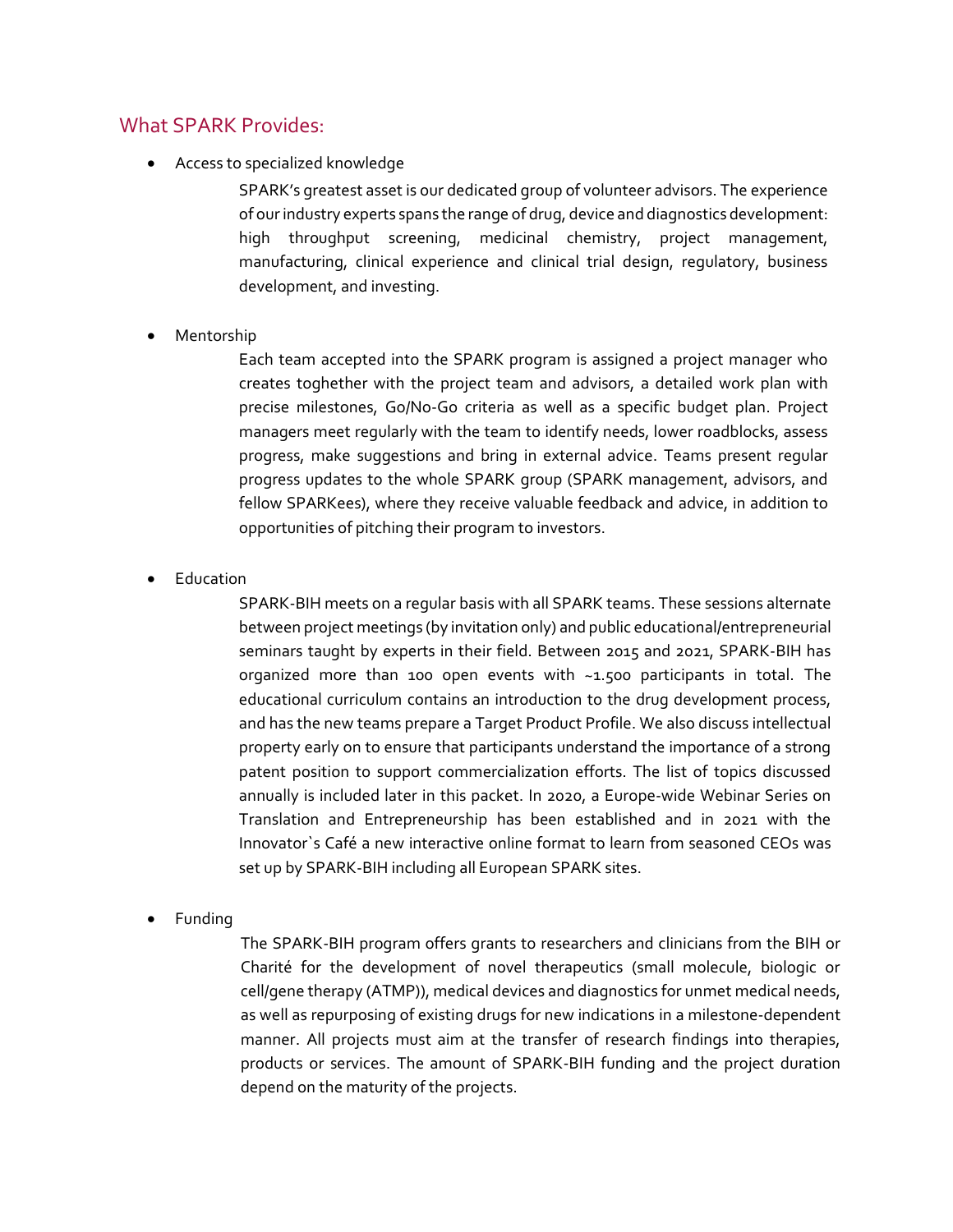# How SPARK Benefits the Community:

- Our program is designed to increase the institutional memory for how to successfully advance a basic science discovery or clinical observation to a clinical testing, a marketable product or a licensing deal by:
	- $\triangleright$  Scouting activities to identify and develop early transfer projects
	- $\triangleright$  Identifying and removing road blocks to translation
	- $\triangleright$  Increasing access to high quality advice
	- $\triangleright$  Training development savvy researchers and clinicians
	- $\triangleright$  Instilling translational efforts as "second nature" within the research community
- Participating in SPARK has been reported to enhance the ability of Graduate Students and Postdoctoral Fellows to find jobs in industry.
- SPARK programs are expected to increase the number of investigator-initiated clinical trials.
- Because of the rigor and industry knowledge applied to SPARK projects, teams supported by SPARK have a significantly higher success rate in receiving follow-on grants.

## SPARK Advisors:

The advisors of SPARK are critical to the success of the SPARK program. They have all signed confidentiality agreements to make sure that what is discussed at SPARK remains undisclosed, and the newly generated intellectual property is assigned to the appropriate inventor and institution.

We at SPARK-BIH, look in the following areas to find advisors who donate their time to our program:

- Local pharmaceutical and biotech companies (including CROs)
- International investment community (better if they have experience in early life science investment)
- University network (entrepreneurship or life science experience)
- Recent retirees from pharma or investing community who now live in the area

Potential advisors are then invited to meet with the SPARK program directors, before they attend a SPARK session, to better understand an advisor's background and areas of expertise, their motivation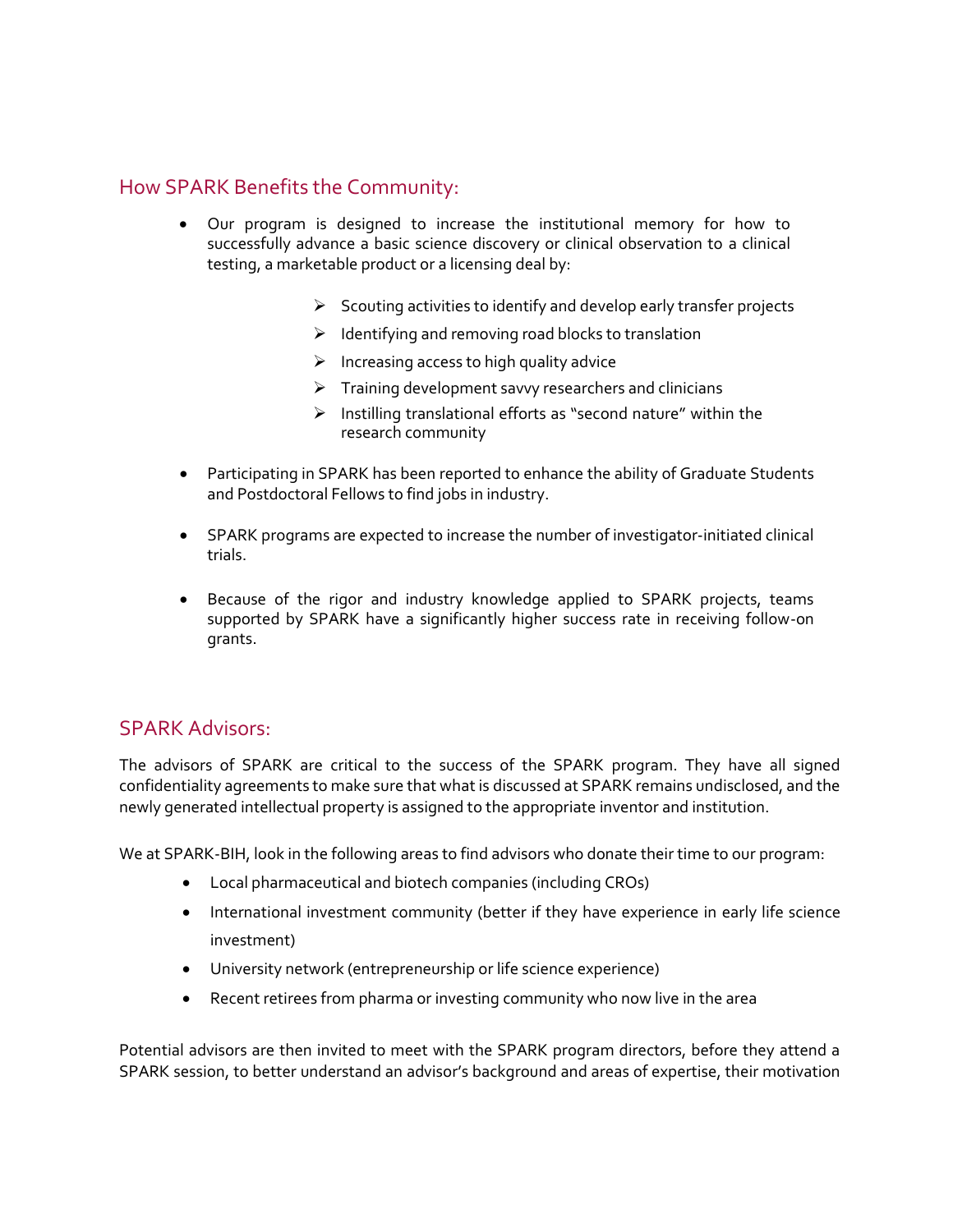to participate in SPARK, and a general sense for whether the advisor can adapt their expectations and suggestions to the academic environment.

# SPARK-BIH Successes:

Since 2015, SPARK-BIH has funded 56 projects, 30 projects have graduated from the program up until now.

Three projects have started a Phase-I clinical trial including compassionate use non-interventional trials as well as performance evaluation studies. 20 patent families have been filed, three startups have been founded and 5 teams are planning to found a company in 2022.

# More Information:

For more information on the SPARK program, please have a look at our [website](https://spark-bih.de/) and consider the [following publication:](https://www.springer.com/gp/book/9783319022000)

"A Practical Guide to Drug Development in Academia: The SPARK Approach" (SpringerBriefs in Pharmaceutical Science & Drug Development) by Daria Mochly-Rosen and Kevin Grimes.

# Frequently Asked Questions (FAQs):

The following list of questions may help in the understanding of the SPARK process.

#### **Why should academic institutions participate in drug development?**

There are several compelling arguments for basic science researchers to be interested in translational work:

- 1. Social obligation: Much of the money to fund basic science research comes from public funds, so it makes sense for researchers to try to help their discoveries improve public health if translational opportunities exist.
- 2. Foster culture of innovation: Academics are risk takers in that are not afraid to embark on big high-risk research questions if they have potential for a high impact. Industry tends to be more risk averse, as corporate heads have investors to please. Given the escalating costs and timelines associated with drug development, the field needs more innovative people tackling challenges in order to meet medical needs.
- 3. Champion the science: Even promising therapies need champions to promote their development across the "Valley of Death" described by Elias Zerhouni, former director of the National Institutes of Health. "If not you, then who?"

#### **Why do academic researchers want to participate in SPARK?**

In surveys of SPARK participants, the most cited benefit of SPARK is access to the expert advisors. Many participants also report that SPARK funding was critical to keep the project moving towards the next value point; highlighting the gap in available funding for experiments in this "Valley of Death." SPARK can also act as a matchmaker between projects and interested investors and support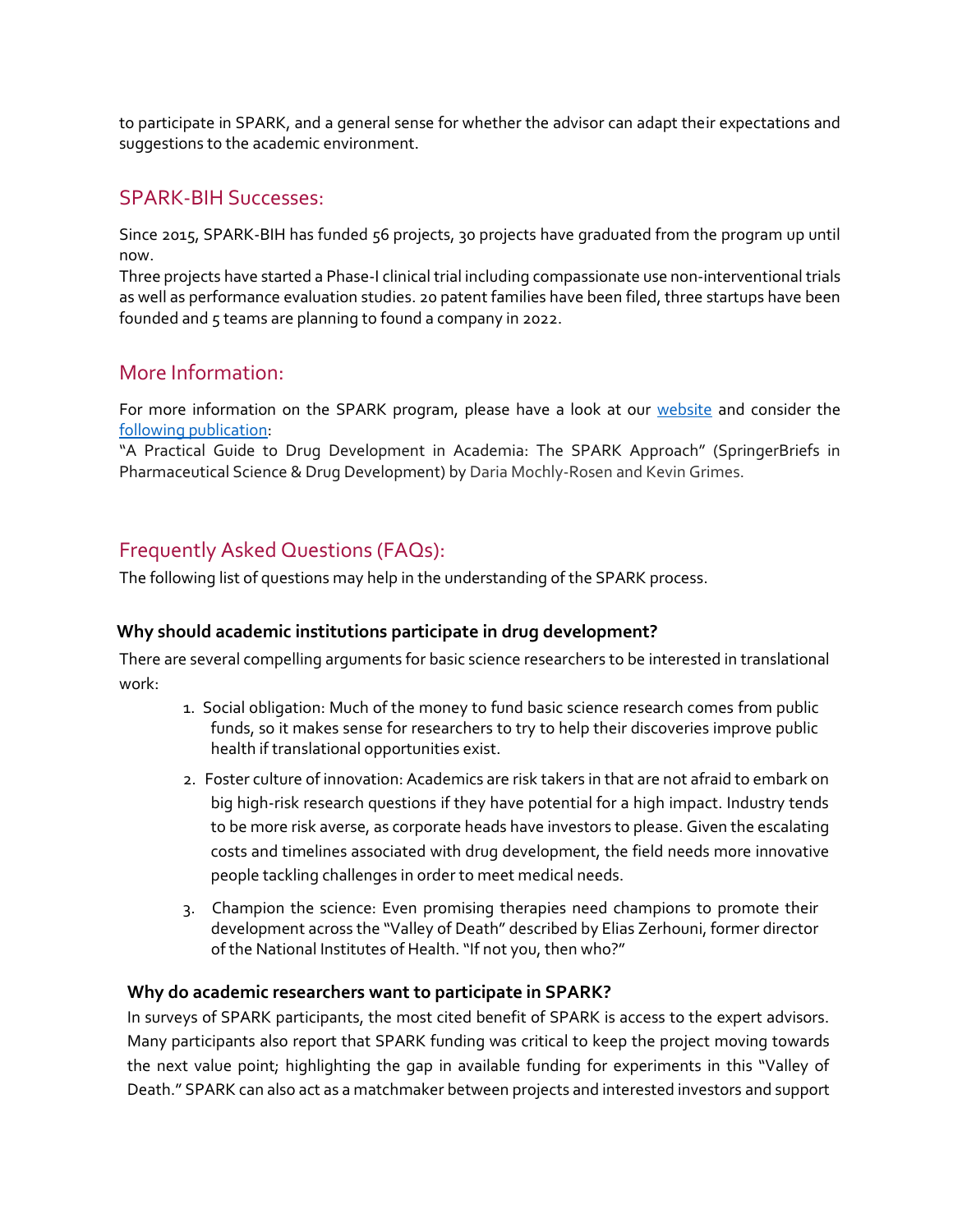the addition of new team members. Overall, SPARK's efforts help reduce the barriers to translational research.

#### **Meeting in person is inconvenient. Can I do teleconferences?**

While geographical spread may force some virtual meetings, in-person meetings are very important. Advisors are more invested when they can look researchers in the eye and see the excitement. The informal networking before and after SPARK meetings helps build the sense of community and has resulted in multiple collaborations between SPARK scholars. In-person meetings hold everyone accountable and engaged — if a researcher hears a great presentation from another team, they are driven to make their own presentation just as impressive. The same goes for advisors — everyone wants to make the great suggestion that gets the team over the next hurdle. During the recent Covid pandemic we have also made good experiences with online formats and will keep offering those in cases where in-person meetings are difficult to schedule.

#### **Have researchers' views on SPARK participation changed over time?**

Although, the funding may initially have drawn participants to SPARK, the access to education, experience and advice has grown to be the biggest motivations for participation in SPARK. Please find testimonials of our SPARKee[s here.](https://spark-bih.de/program/testimonials/)

## **Does SPARK track licensing terms and patents issued?**

The technology transfer office (TTO) negotiates all licenses and decides what patents to file, hence, SPARK does not track royalty revenues or patents filed as metrics of our success. SPARK also does not receive any fraction of royalties generated from SPARK-supported teams.

## **At what stage does SPARK take projects in?**

SPARK has a range of projects in each class, from exciting new targets with some validated biology that need a screening effort to identify a hit compound, to repurposing programs that are poised to enter the clinic. SPARK-BIH also accepts projects for biologics, new chemical entities, cell/gene therapy (ATMP), diagnostics, medical devices as well as repurposing projects. Projects can come from all medical fields.

#### **Why focus on unmet medical needs?**

SPARK is driven to address unmet medical needs, not to generate money. As such, the potential market earnings for a project do not factor heavily into project selection. Also, we feel the best way to utilize the innovation occurring in academia is to focus on novel approaches to treat disease.

## **How many advisors does SPARK have?**

SPARK Stanford now has over 150 advisors, ~30 who attend any given SPARK session, but they started with only 5 advisors. SPARK-BIH has also started with few advisors and is adding advisors continuously as the program matures. At the moment, SPARK-BIH has over 56 active advisors.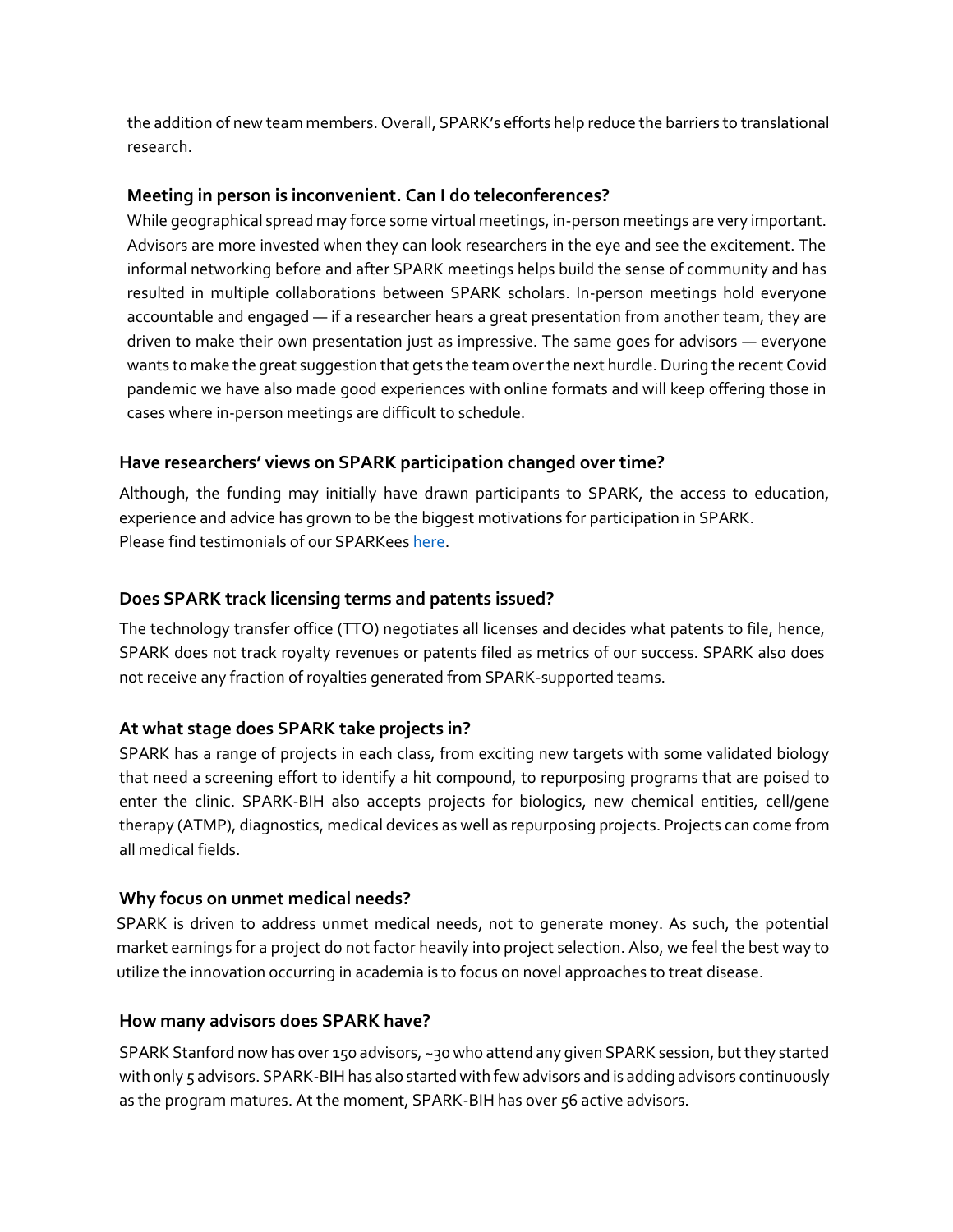#### **Does SPARK market its projects?**

The patents and licensing team of Charité BIH Innovation is marketing projects/patents. SPARK-BIH might support this activity via its network in agreement with the project leaders and colleagues from the patents and licensing team.

#### **What fraction of SPARK projects form startups vs. are licensed by existing companies?**

[SPARK Stanford](http://sparkmed.stanford.edu/) has to date supported nearly 110 projects with advice and funding, which has led to 30 startups, 48 licensed IP and 25 clinical trials.

At SPARK-BIH most patents generated and enabled through SPARK support are offered for licensing. Since 2015 SPARK projects filed 41 patents, 10 teams have founded or plan to found a startup.

#### **Does SPARK have an investment fund to further incubate its start-up companies?**

Not at the moment.

#### **How does SPARK handle collaborations with industry?**

The patens and licensing team of CBI will speak with contacts at pharma, biotech or Venture Capital (VC) groups to try to match SPARK projects to potential licensees. In close exchange with their colleagues, SPARK supports and helps with these activities. SPARK-initiated discussions are always done as an initial contact without project full disclosure.

## **Do any big pharma companies help fund SPARK?**

No, SPARK-BIH does not receive industry funding to support the SPARK program or fund certain teams.

#### **SPARK Seminar Topics:**

Regular SPARK-BIH sessions include project updates and educational seminars taught by experts in their field. The annual curriculum may be adapted according to the needs of the community. Seminar examples are outlined below.

- SPARK introduction/ welcome seminar
- Intellectual property and introduction of CBI
- Drug development
- Diagnostics/ device development
- Reproducibility of research and ethics
- High throughput screening and medicinal chemistry
- Lead optimization and pharmacophore modelling
- Clinical trial design
- Regulatory considerations
- Pharmacokinetics and preclinical pharmacology